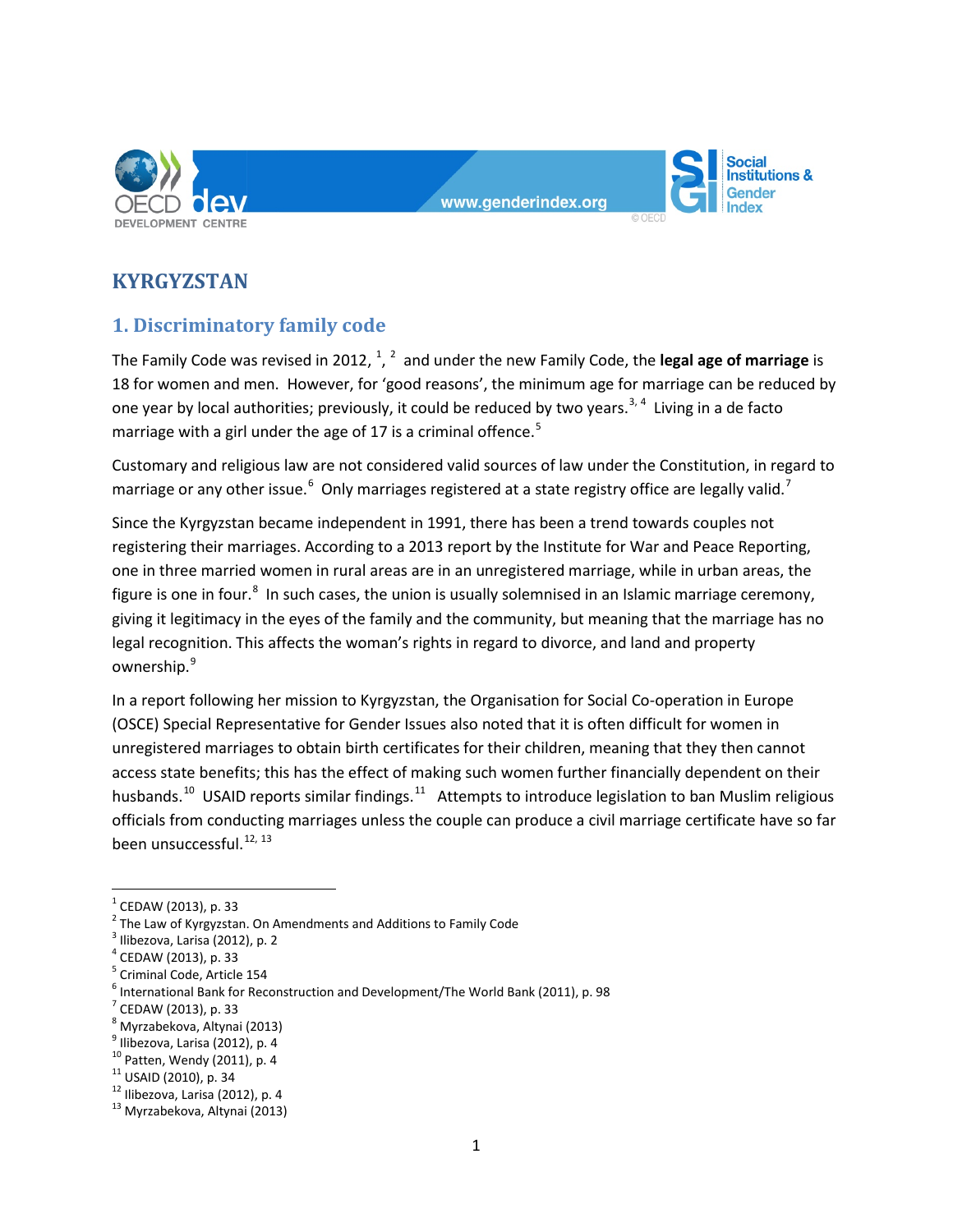**Early marriage** practices are common among several ethnic groups, including Uzbeks, Dungans, Turks and Tajiks.<sup>[14](#page-1-0)</sup> According to qualitative research from the United Nations Population Fund (UNFPA) on early marriage in Kyrgyzstan, rates of early marriage have been increasing since the early 2000s, indicating that the laws relating to early marriage are not being implemented in practice. The research found that poverty, desire to protect family 'honour' by controlling adolescent girls' sexuality, and the willingness of religious officials to conduct marriages involving underage girls were important factors driving the practice. In addition, rates of early marriage increased significantly in southern Kyrgyzstan following the riots of 2010, as parents sought to 'protect' their daughters.<sup>15</sup>

According to the Family Code, women and men have equal rights in marriage, including in regard to **parental authority** over children.<sup>[16](#page-1-2)</sup> The Kyrgyzstan Family Code states that parental authority should be shared by the mother and father and that housework should be shared equally between the two spouses.<sup>[17](#page-1-3)</sup>

Both women and men can legally be recognised as the head of the household.<sup>[18](#page-1-4)</sup>

Women and men retain equal decision-making authority over children following **divorce**. [19](#page-1-5)

Customary and religious law are not considered valid sources of law under the constitution, in regard to parental rights or any other issue.<sup>[20](#page-1-6)</sup>

Women have equal **inheritance** rights as wives and as mothers, under the Family Code.<sup>[21,](#page-1-7) [22](#page-1-8)</sup> As for land inheritance, it is regulated by the Civil Code as well as by the Law on Management of Agricultural Land. The Civil Code does not discriminate children based on their gender; all children have equal rights to inherit land from their parents. $^{23}$  $^{23}$  $^{23}$ 

Since 1995, male-dominated local elders' courts (*aksakals*) have been legally responsible for resolving land disputes at the local level, presumably also in regard to inheritance. Such courts draw on both customary and written laws.<sup>[24](#page-1-10)</sup>

According to the Law on Management of Agricultural Land, until 2006 agricultural land was indivisible. Following efforts of the "Women's land rights" project in Kyrgyzstan (UNIFEM), the law was amended in 2006, allowing inheritance of agricultural land by several heirs. However, there is still a legal clause that defines the minimum size of land share that can be divided. $^{25}$  $^{25}$  $^{25}$ 

Particularly in rural areas, women are discriminated against in the disposal of family property, and disputes regarding inheritance are typically resolved in favour of men. In many families, the youngest

<span id="page-1-0"></span>

<span id="page-1-1"></span>

<span id="page-1-2"></span>

<span id="page-1-3"></span>

<sup>&</sup>lt;sup>14</sup> UNFPA (2012), p. 3<br><sup>15</sup> llibezova, Larisa (2012)<br><sup>16</sup> Family Code, Article 66<br><sup>17</sup> CEDAW (2007), p. 13-14, 60<br><sup>18</sup> International Bank for Reconstruction and Development/The World Bank (2011), p. 98<br><sup>19</sup> Family Code,

<span id="page-1-5"></span><span id="page-1-4"></span>

<span id="page-1-6"></span>

<span id="page-1-7"></span>

<span id="page-1-9"></span><span id="page-1-8"></span>

<span id="page-1-10"></span>

<span id="page-1-11"></span>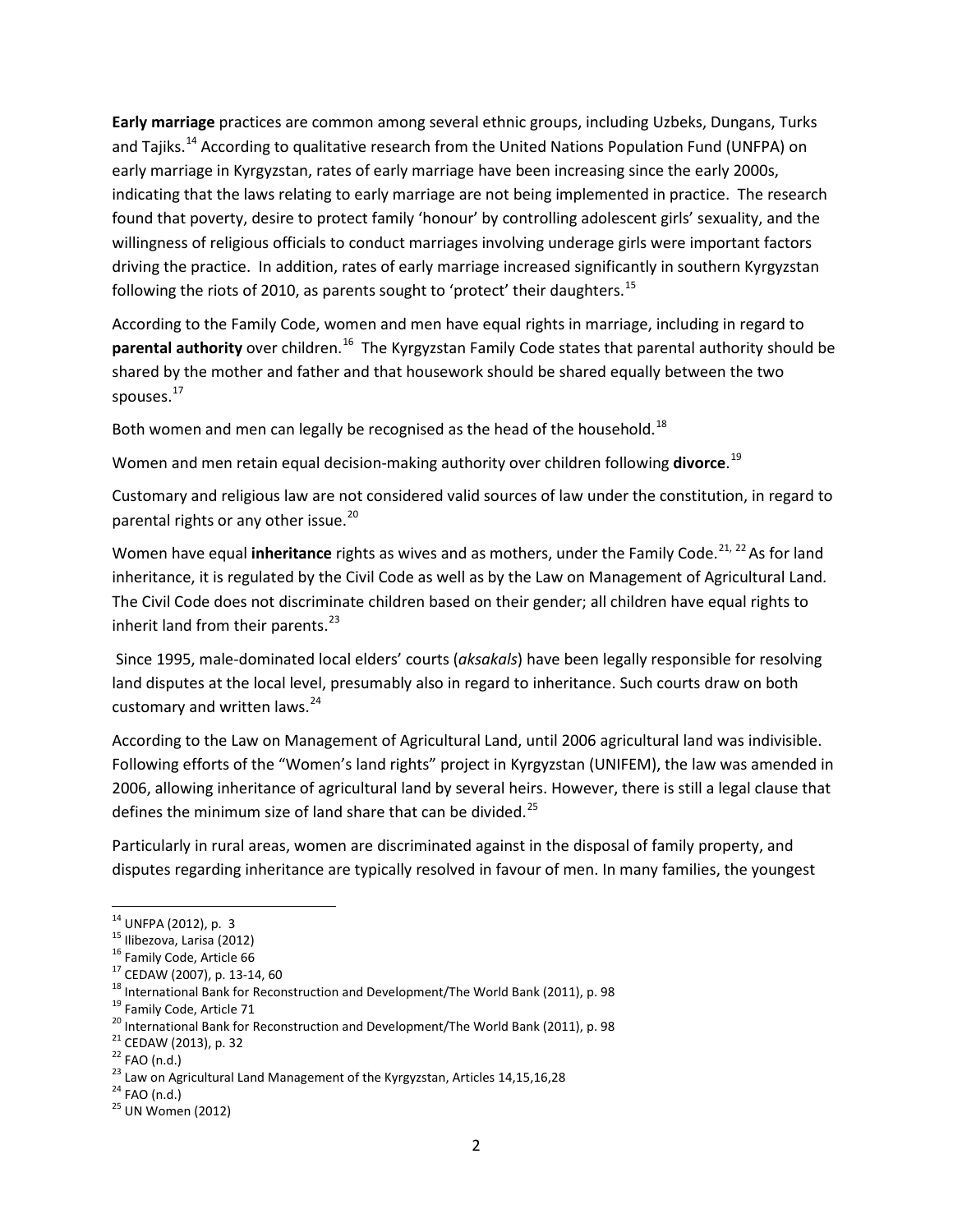son and his wife are expected to remain at home and care for his parents in old age, often inheriting the parents' property on their death. Although the legislation allows to dispute inheritance rights in courts, women often are often unaware of their inheritance rights, or do not want to go into disputes due to informal rules and traditions.<sup>[26,](#page-2-0) [27](#page-2-1), [28](#page-2-2), [29](#page-2-3)</sup>

#### *More*

Women and men have the same **rights to initiate divorce** under Kyrgyzstani law.<sup>30</sup> However, in unregistered religious marriages, men are considered to have the right to divorce their wives unilaterally.<sup>[31](#page-2-5)</sup> In addition, as discussed above, the property and land rights of women living in unregistered marriages are not protected in the event of divorce.<sup>[32](#page-2-6)</sup> A shadow report submitted to the Convention on the Elimination of all forms of Discrimination against Women (CEDAW) committee in 2008 notes that divorced women are often socially marginalized and live in poverty.<sup>[33](#page-2-7)</sup>

In practice, roles within the household are premised on rigid gender and age hierarchies, with women and girls expected to defer to husbands and other male family members (and daughters-in-law to defer to mothers-in-law), and responsible for the bulk of **domestic labour**.<sup>[34,](#page-2-8) [35,](#page-2-9) [36](#page-2-10)</sup> According to the International Labour Organization (ILO), women spend on average 18% of their time on domestic work. By comparison, men spend just 5% of their time on this work. $37$ 

A 2012 study by HelpAge International found widespread evidence of elder abuse, neglect, and isolation in Kyrgyzstan, primarily affecting older women, including **widows**. The report noted that victims of elder abuse rarely seek help from police or health providers, out of shame and the belief that domestic abuse of any form is a private affair, because they are reliant on their children for support, or because they blame themselves for the abuse.<sup>[38](#page-2-12)</sup>

The practice of **polygamy** is officially recognised as illegal, it is openly acknowledged to exist and the law is largely unenforced. The Government has made numerous attempts to introduce civil polygamous marriage bills and decriminalise the practice, the latest one was in 2007.<sup>[39](#page-2-13)</sup>

### **2. Restricted physical integrity**

**Domestic violence** is not a specific criminal offense under the country's Criminal Code. The 2003 Law on Social-Legal Protection from Domestic Violence defines domestic violence as 'any deliberate action of one member of a family against another, if that action infringes legal rights and freedoms of the family

<sup>&</sup>lt;sup>26</sup> Asian Development Bank (2005), p. 36-37<br><sup>27</sup> Council of NGOs (2008), p. 41<br><sup>28</sup> CEDAW (2007), p. 21<br><sup>29</sup> USAID (2010), p. 34<br><sup>30</sup> Family Code, Article 22<br><sup>31</sup> Radio Free Europe / Radio Liberty (2012)<br><sup>32</sup> Kaiser Hugh

<span id="page-2-1"></span><span id="page-2-0"></span>

<span id="page-2-2"></span>

<span id="page-2-3"></span>

<span id="page-2-4"></span>

<span id="page-2-5"></span>

<span id="page-2-6"></span>

<span id="page-2-9"></span><span id="page-2-8"></span><span id="page-2-7"></span>

<span id="page-2-12"></span><span id="page-2-11"></span><span id="page-2-10"></span>

<span id="page-2-13"></span>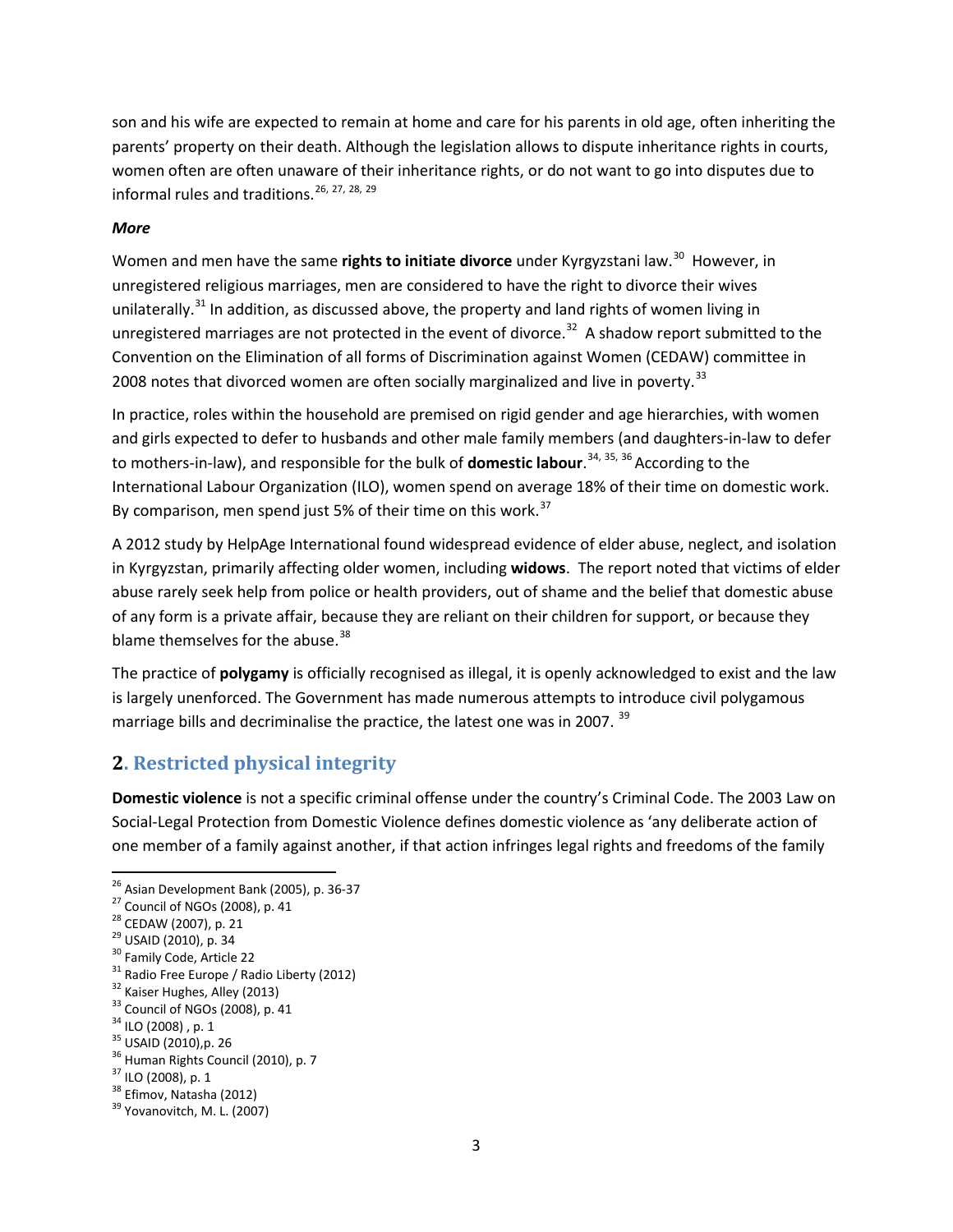member, causes him/her physical or psychological suffering and moral loss or poses a threat for physical or personal development of a minor member of the family'.<sup>[40](#page-3-0)</sup> It also covers couples living in unregistered marriages.<sup>[41](#page-3-1)</sup>

Under the 2003 Law, victims of domestic violence can file a complaint, request a protection order, and appeal to the local elders' court *(aksakal* court*).* Interim protection orders (up to 15 days) can be issued immediately by a law enforcement officer, and prohibit the perpetrator from having any contact with the victim, and oblige him to pay for any necessary medical treatment. Courts can also issue longerterm protection orders of up to six months; if these are violated, the perpetrator can face administrative or criminal proceedings.<sup>[42](#page-3-2)</sup>

According to a shadow report submitted to the Convention on the Elimination of all forms of Discrimination against Women (CEDAW) Committee, an earlier National Action Plan for Achieving Gender Equality (2002-2006) included commitments to provide effective services to women experiencing domestic violence through the establishment of public crisis centres. The report notes that these commitments had not been realised in 2008.<sup>[43](#page-3-3)</sup>

In its Concluding Observations, the CEDAW committee expressed its concern regarding the inadequate implementation of legislation on domestic violence.<sup>[44](#page-3-4)</sup> This is echoed in the report of the Organisation for social Co-operation in Europe (OSCE) Special Representative on Gender Issues, who visited Kyrgyzstan in 2011, and who noted that while interim (15 day) protection orders are routinely issued, longer-term court-ordered protection orders are not.<sup>[45](#page-3-5)</sup>

Most cases of domestic violence are said to go unreported, because women are reluctant to reveal what are seen as 'private' problems to the outside world, fear retaliation from partners on whom they are financially dependent, or are unaware of their legal rights or of what support services are available. In her report, the OSCE Special Rapporteur notes that if women do seek help, they often prefer to turn to NGO-run women's crisis centres or elders' courts for help, due to a lack of trust in the police.<sup>[46](#page-3-6)</sup>

According to data from the Supreme Court, between 2008 and 2011, there were 2144 convictions in cases of domestic violence. Of these, 242 resulted in criminal convictions, and 1811 resulted in administrative convictions (presumably protection orders and fines). $^{47}$  $^{47}$  $^{47}$  A poll conducted in 2008-09 by the Association of Crisis Centres indicated that for 83% of the respondents, there was physical violence against women at home. In addition, according to the UN Women's Development Fund, about 40 to 50 women and girls are hospitalised in the Bishkek city hospital every month due to domestic violence. <sup>[48](#page-3-8)</sup>

In her report, the Special Rapporteur notes that police attitudes play a strong role in discouraging women to report abuse. For instance, police often push the couple towards reconciliation, are reluctant

<span id="page-3-1"></span><span id="page-3-0"></span><sup>&</sup>lt;sup>40</sup> Human Rights Council (2010) p. 15<br><sup>41</sup> Law on the Social and Legal Protection against Violence in the Family of 2003, Article 1<br><sup>42</sup> Human Rights Council (2010), p. 15-16<br><sup>43</sup> Council of NGOs (2008), p. 18<br><sup>44</sup> CEDAW

<span id="page-3-2"></span>

<span id="page-3-3"></span>

<span id="page-3-4"></span>

<span id="page-3-5"></span>

<span id="page-3-6"></span>

<span id="page-3-8"></span><span id="page-3-7"></span>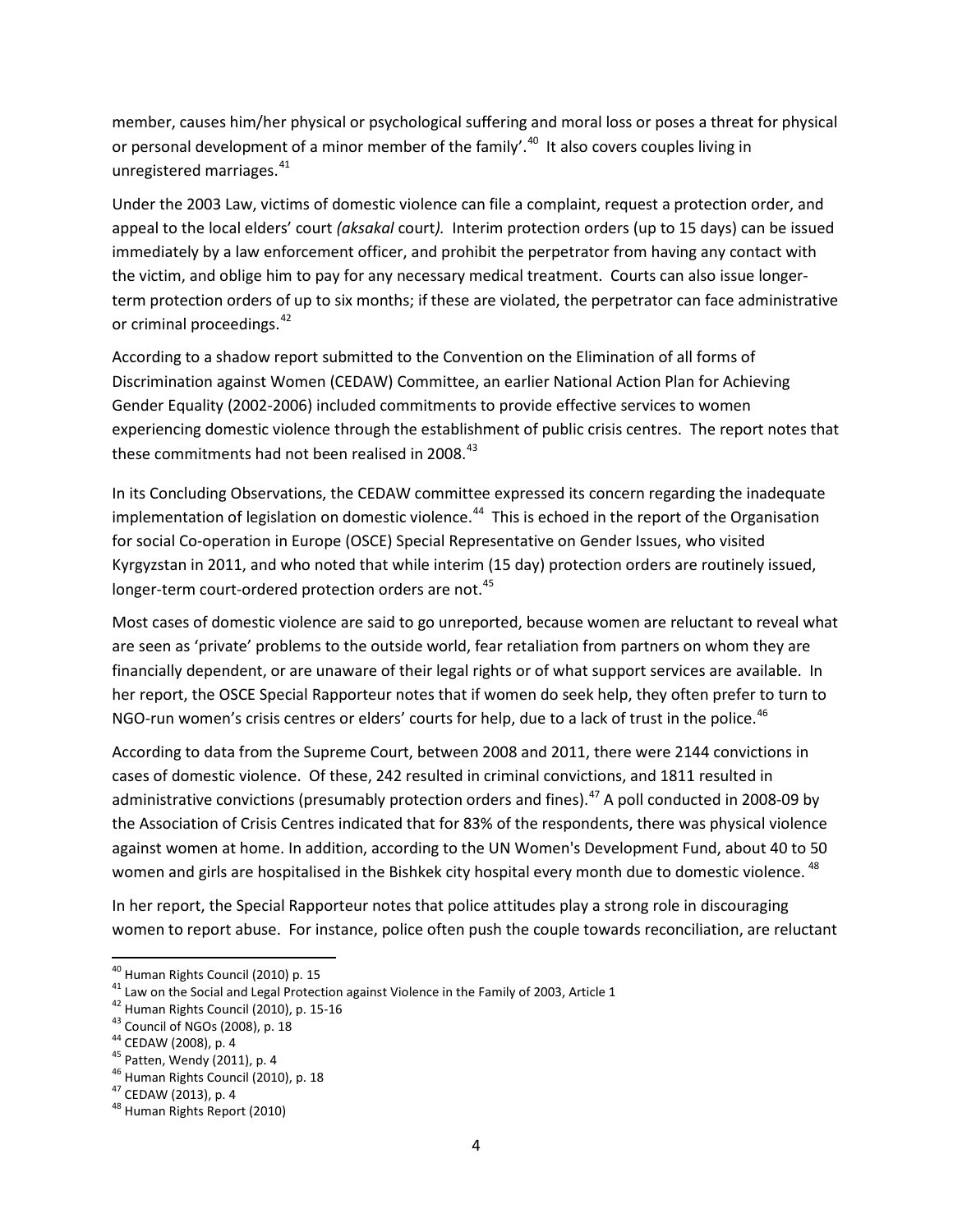to get involved in what they see as a private matter, and prefer to issue administrative fines or interim protection orders.<sup>49</sup> The OSCE Special Representative states that training for police on how to handle domestic violence cases and how to issue protection orders has been effective to a certain extent, but such training has often been one-off, and not all police officers have received it. As a result, the treatment that victims of domestic violence receive varies considerably, depending on the knowledge and effectiveness of the officers handling their case.<sup>[50](#page-4-1)</sup>

Rape is a criminal offence addressed in the Criminal Code of Kyrgyzstan.<sup>[51](#page-4-2)</sup>

Marital rape is not specifically included as a criminal offence in the Criminal Code.<sup>[52](#page-4-3)</sup>

The penalties for rape are between five and fifteen years' imprisonment, depending on the age of the victim, the number of perpetrators, and the nature of the attack.<sup>[53](#page-4-4)</sup>

According to the US Department of State, legislation on sexual violence is not effectively implemented, and prosecutions are rarely brought.<sup>[54](#page-4-5)</sup> No further information was found regarding how the law is implemented in practice, or whether there is a mechanism to oversee implementation of the law. In her report, the Special Rapporteur notes that sexual violence remains largely unacknowledged as a significant problem in Kyrgyzstan.<sup>55</sup> In its Concluding Observations, the CEDAW committee expressed concern about the lack of detailed information regarding rape and sexual violence in Kyrgyzstan.<sup>[56](#page-4-7)</sup>

According to the United Nations Office on Drugs and Crime, 314 cases of rape were registered with the police in 2010.<sup>57</sup> It is unclear how many of these resulted in a conviction. However, the US Department of State reports that rape is significantly underreported.<sup>[58](#page-4-9)</sup>

The Forum of Women's NGOs notes that police do not deal satisfactorily with victims of sexual violence, and do not provide them with adequate protection.<sup>59</sup> In her report, the Organization for Social and Economic Co-operation in Europe (OSCE) Special Representative on Gender Issues stated that women who had tried to report sexual violence to police during and after the June 2010 events in southern Kyrgyzstan (see below), they had 'encountered a justice system that often did not take these cases seriously'. The failure of police to respect victims' confidentiality was also reported. As the Special Representative notes, such handling of sexual violence cases makes it less likely that women will report sexual violence, and creates a climate of impunity for perpetrators.<sup>[60](#page-4-11)</sup>

Survey data collected by the National Statistical Committee and included in the Special Rapporteur's report found that public awareness of sexual violence as a crime continues to be very low; of those

<span id="page-4-8"></span><span id="page-4-7"></span>

<span id="page-4-0"></span>

<span id="page-4-1"></span>

<span id="page-4-2"></span>

<span id="page-4-3"></span>

<span id="page-4-4"></span>

<span id="page-4-5"></span>

<span id="page-4-6"></span>

<sup>&</sup>lt;sup>49</sup> Human Rights Council (2010), p. 18<br><sup>50</sup> Patten, Wendy (2011), p. 4<br><sup>51</sup> Criminal Code, Article 129<br><sup>52</sup> Human Rights Council (2010), p. 16<br><sup>53</sup> Criminal Code, Article 129<br><sup>54</sup> US Department of State (2013)<br><sup>55</sup> Human

<span id="page-4-9"></span>

<span id="page-4-11"></span><span id="page-4-10"></span>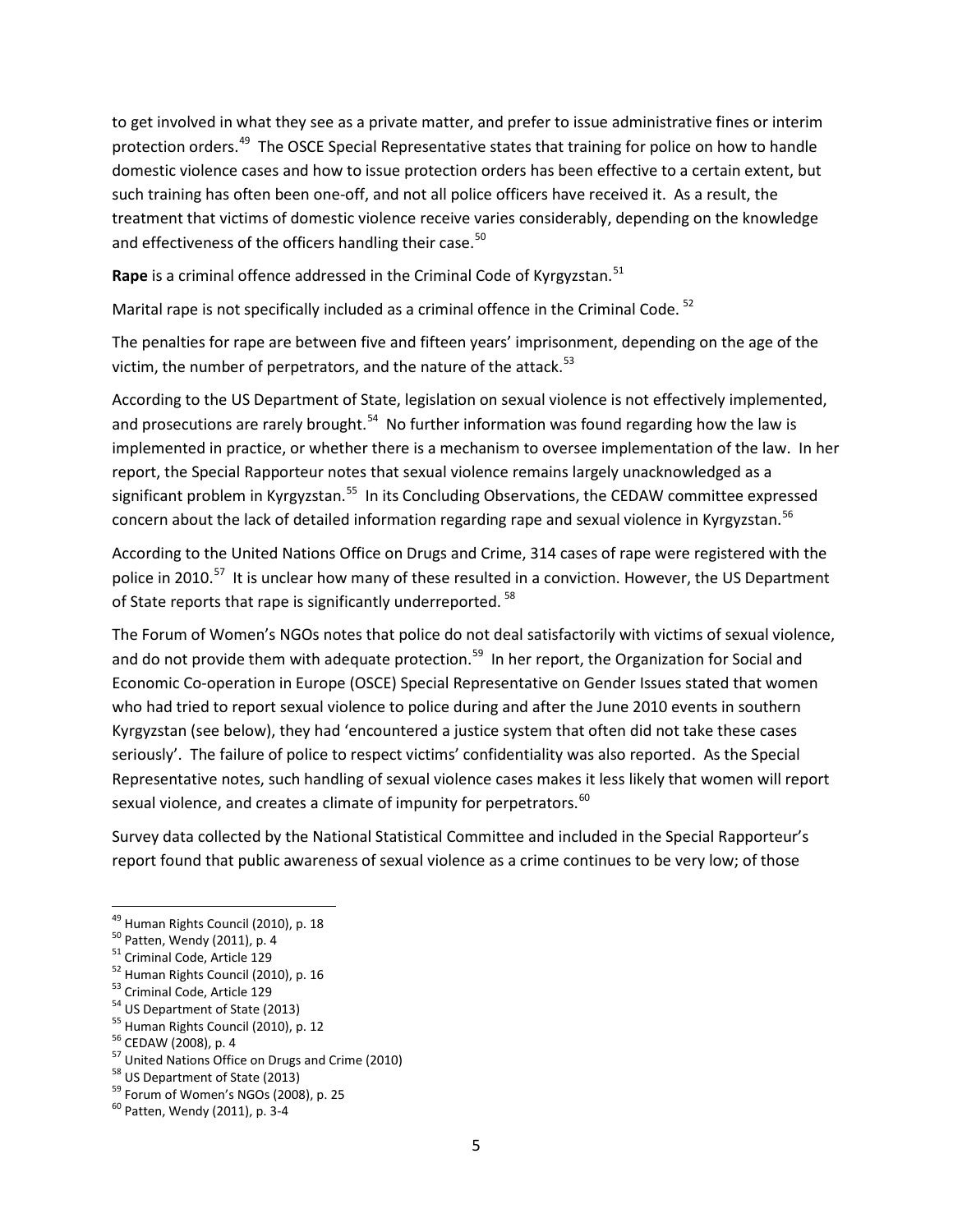survey respondents who had experienced sexual violence themselves, in 81% of cases this had been at the hands of a husband or partner; in another 11%, the perpetrator had been an ex-husband or ex-partner.<sup>[61](#page-5-0)</sup>

There is no legislation in place specifically addressing **sexual harassment**. [62,](#page-5-1) [63](#page-5-2) As a shadow report by the Council of NGOs submitted to the CEDAW committee in 2008 notes, charges can be brought under Article 131 of the Criminal Code, which covers coercion to perform sexual acts, but in practice, only if the attack involves physical violence. $64$ 

Under the Criminal Code, coercion to perform sexual acts is punishable by a fine or up to two years imprisonment.<sup>[65](#page-5-4)</sup>

The US Department of State notes that sexual harassment is rarely reported or prosecuted.<sup>[66](#page-5-5)</sup>

Following her visit to Kyrgyzstan in 2009, the Special Rapporteur on Violence against Women observed that sexual harassment is a significant but unacknowledged problem in Kyrgyzstan.<sup>[67](#page-5-6)</sup>

There is no evidence to suggest that **female genital mutilation** is practised in Kyrgyzstan.

#### *More*

**Abduction for forced marriage** (bride kidnapping), involves the abduction of a girl or young woman by a group of men, including the 'groom', who may be someone the woman knows, or a complete stranger. It is illegal under Kyrgyzstani's Criminal Code.<sup>68</sup> Kidnappings occur principally among the ethnic Kyrgyz majority, and in every region of the country but most commonly in rural areas. Women and girls under the age of 25 are most at risk. Following abduction, the woman is taken to the abductor's house, where she is physically and/or psychologically coerced by the abductor's mother and other female relatives into agreeing to the marriage. In some cases, this includes being raped by the abductor, after which she may be shamed into marrying him rather than returning to her family.<sup>[69,](#page-5-8) [70](#page-5-9)</sup>

In some cases, the kidnapping may in fact be staged and purely symbolic, functioning as a way of allowing a couple to marry without their families' consent and justified on the grounds of tradition. But as the Special Rapporteur notes in her report, '[t]he cultural dimension and the misunderstandings surrounding this phenomenon have impeded efforts to recognize, combat and punish genuine cases of bride kidnapping'.<sup>[71](#page-5-10)</sup>

It is very difficult to ascertain the number of women who are forced into marriage this way, but the practice is considered to be widespread in some areas. According to the Office of the Human Rights'

<span id="page-5-0"></span>

<span id="page-5-2"></span><span id="page-5-1"></span>

 $\xi_1$  Human Rights Council (2010), p. 13<br>  $\xi_2$  Council of NGOs (2008), p. 21<br>  $\xi_3$  Forum of Women's NGOs (2008), p. 23<br>  $\xi_4$  Council of NGOs (2008), p. 21<br>  $\xi_5$  Council of NGOs (2008), p. 21<br>  $\xi_5$  Council of NG

<span id="page-5-3"></span>

<span id="page-5-4"></span>

<span id="page-5-6"></span><span id="page-5-5"></span>

<span id="page-5-7"></span>

<span id="page-5-8"></span>

<span id="page-5-9"></span>

<span id="page-5-10"></span>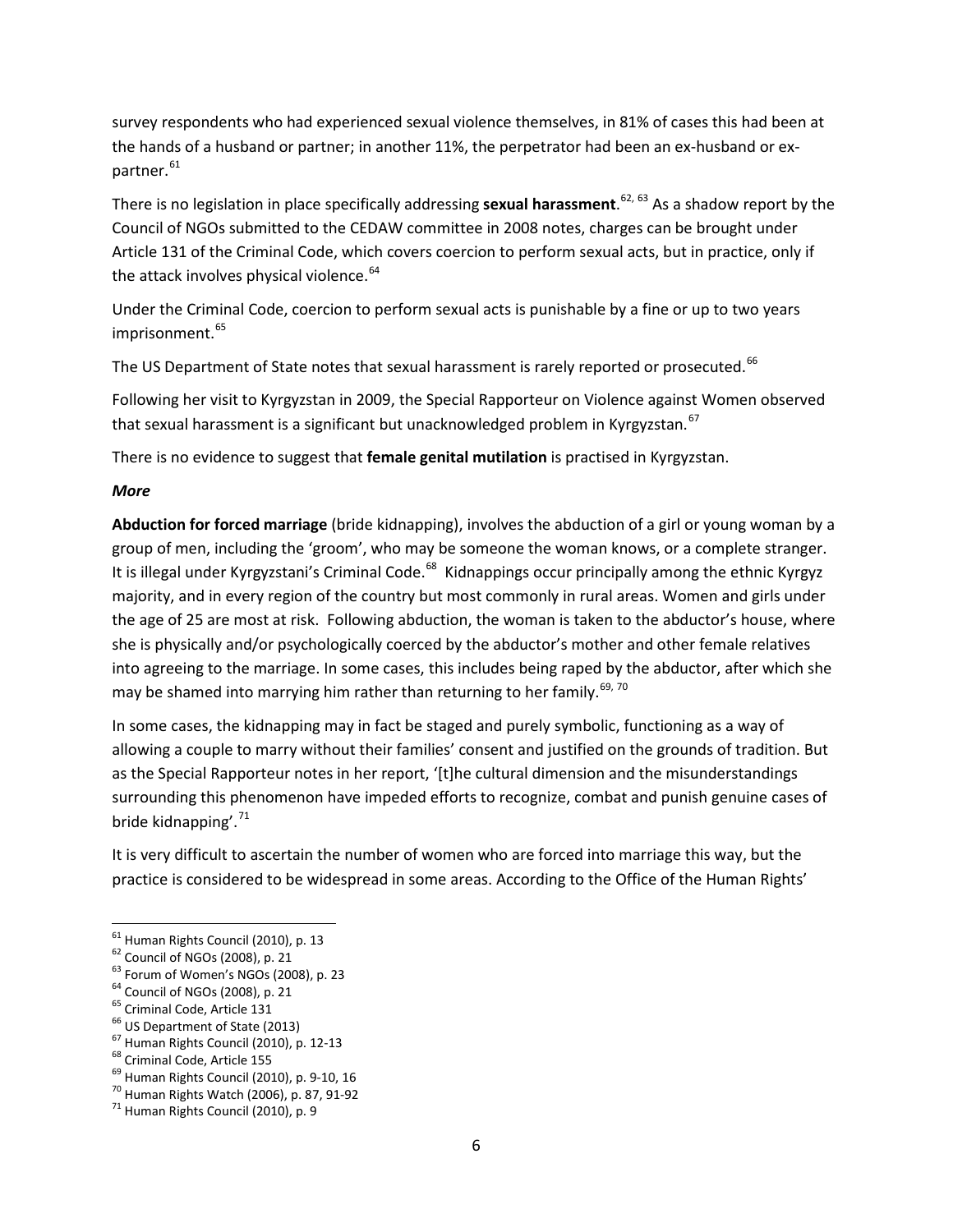Ombudsman, approximately 13,000 to 15,000 kidnappings take place each year.<sup>72</sup> In 2011, 28 criminal cases relating to abduction for forced marriage were registered by the Ministry of Internal Affairs, including cases of the abduction of underage girls.<sup>[73](#page-6-1)</sup> In 2012, a man was sentenced to six years' imprisonment for incitement to suicide, rape, and forced marriage, following the death by suicide of a young woman who he had kidnapped, raped, and forcibly married.<sup>74</sup> Few incidents of bride abduction, however, are registered as criminal cases with the police, as parents may dissuade the girl to go to the police (even if they support her leaving) for fear of social condemnation. In other cases, police refuse to investigate.<sup>[75](#page-6-3), [76](#page-6-4)</sup>

Following changes to the law in early 2013, the penalty for abduction for forced marriage has been raised from three years' imprisonment to seven, or ten years if the victim is under 17; under the new law, prosecutors will be able to bring a case even if the victim has not made a complaint, or if the two families have reconciled.<sup>[77](#page-6-5),[78](#page-6-6)</sup>

As of 2012, Amnesty International and Human Rights Watch noted that authorities in Kyrgyzstan had as yet failed to 'fairly and effectively' investigate the **conflict** that took place in Osh and Jalalabad in June 2010 and its aftermath, including sexual violence.<sup>[79,](#page-6-7) [80](#page-6-8)</sup> In her report, the OSCE Special Representative also noted that women who had been subjected to sexual and gender-based violence during the events had yet to obtain justice. In addition, many have been unable to access meaningful protection, counselling, and medical and social assistance. It has also been difficult for women victims to claim promised compensation, in part due to the requirement that they provide forensic evidence that they were raped or sexually assaulted, which is impossible for many victims to provide after the fact, and in part because few know how to go about making a claim. $81$ 

**Sex workers**, including women, men and transgender people suffer extreme stigmatization and are frequent targets of violence by police, clients and hostile segments of society. Twice in recent years (2006 and 2012) attempts were undertaken to criminalize sex work, but both attempts failed.<sup>[82](#page-6-10)</sup>

Abortion is available on demand in Kyrgyzstan.<sup>[83](#page-6-11)</sup>

In 2009 the Kyrgyz government has issued new restrictions on conditions under which pregnancies can be terminated. Under the new policy, abortions can be performed up to the  $22^{nd}$  week of pregnancy with the consent of both spouses or of the pregnant woman, if she is not married. Minors require approval from their parents or guardians. An abortion can be performed, however, only if one or more specific circumstances apply. These include the death or permanent disability of the husband during his

- <span id="page-6-5"></span>
- <span id="page-6-6"></span>
- <span id="page-6-7"></span>

<span id="page-6-1"></span><span id="page-6-0"></span>

<span id="page-6-2"></span>

<span id="page-6-3"></span>

<span id="page-6-4"></span>

<span id="page-6-8"></span>

<span id="page-6-9"></span>

<span id="page-6-11"></span><span id="page-6-10"></span>

<sup>&</sup>lt;sup>72</sup> Myrzabekova, Altynai (2013)<br>
<sup>73</sup> Ilibezova, Larisa (2012), p. 2<br>
<sup>75</sup> Human Rights Watch (2013), p. 457<br>
<sup>76</sup> Myrzabekova, Altynai (2013)<br>
<sup>77</sup> Myrzabekova, Altynai (2013)<br>
<sup>77</sup> Myrzabekova, Asel (2013)<br>
<sup>78</sup> Ammest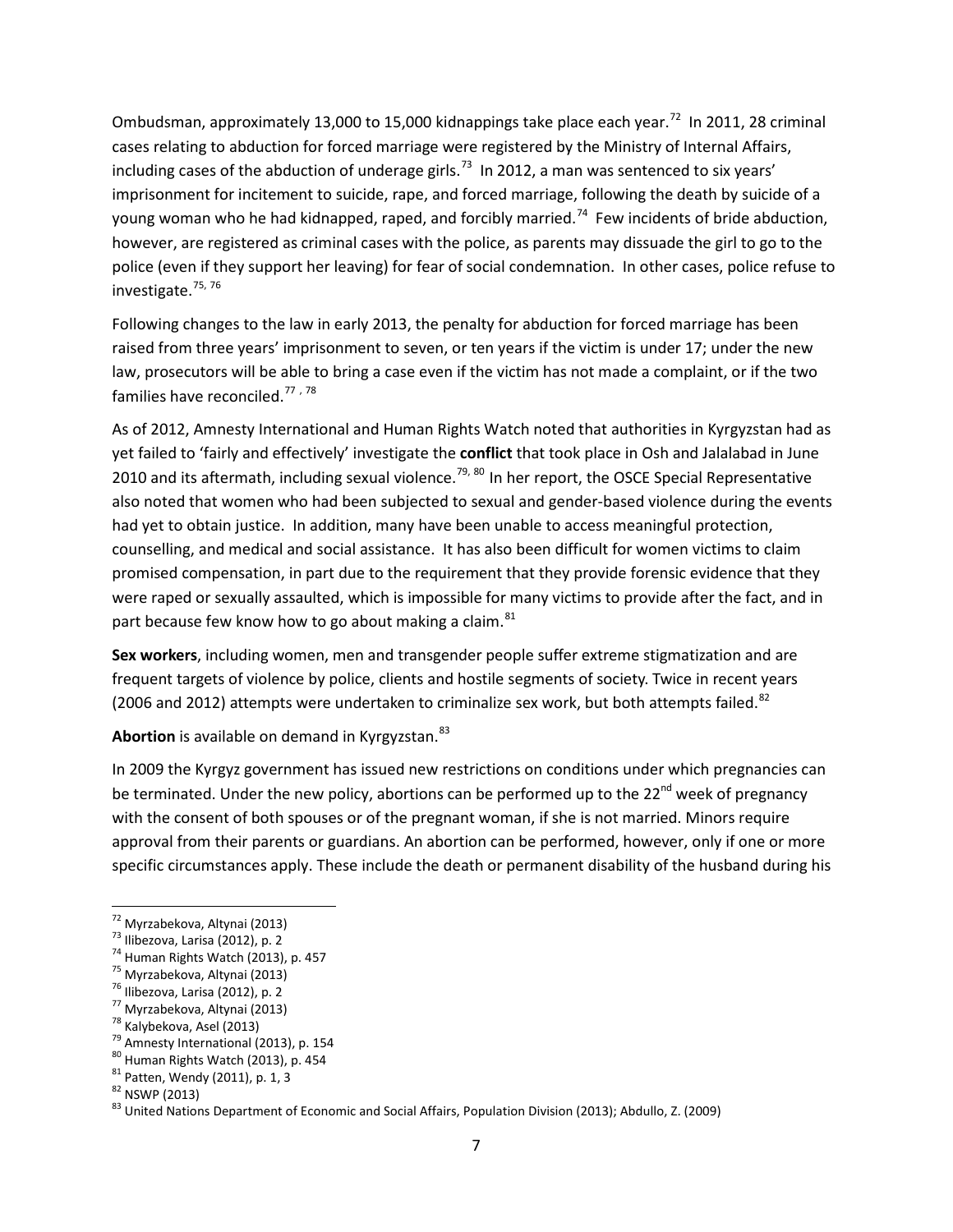wife's pregnancy, imprisonment of either spouse, termination of parental rights, pregnancy resulting from rape, having multiple children without a husband, or if the family already has a disabled child and is poor. $84$ 

According to the UNDP 2009/2010 National Human Development Report, on average, a woman has had one abortion by the age of 22 in Kyrgyzstan; by the time she is 30.7 years old she has had two abortions; and by the time she is 36, she has had three abortions.<sup>[85](#page-7-1)</sup>

### **3. Son bias**

The male/female **sex ratio** for the working age population (15-64) in 2013 is 0.96 while the sex ratio at birth is 1.07. <sup>[86](#page-7-2)</sup> There is some evidence to suggest that Kyrgyzstan is a country of concern in relation to **missing women**.

### *More*

In 2012, the ratio of female to male primary school enrolment was 98.2. There is virtually no gender gap for secondary education. <sup>[87](#page-7-3)</sup>

# **4. Restricted resources and assets**

Women and men have the same legal **rights to own and access land** in Kyrgyzstan.<sup>[88](#page-7-4)</sup>

Customary and religious law are not considered valid sources of law under the constitution, in regards to land rights or any other issue.<sup>89</sup> However, since 1995, local male-dominated elders' courts (*aksakals*) have been legally responsible for resolving land disputes at the local level, including in cases of divorce. Such courts draw on both customary and written laws.<sup>[90](#page-7-6)</sup>

Women contribute from 30 to 70% in agricultural production and in farming and carry primary responsibility for farming the land of the household plot. Women's employment in agricultural sector is about  $46.5\%^{91}$ .

According to the Food and Agricultural Organization, approximately 13% of land in the Kyrgyzstan is owned by women.<sup>[92](#page-7-8)</sup> However, even in this case, often women's actual rights to land are secured by their male relatives"<sup>[93](#page-7-9)</sup>

Under land reform introduced following independence in 1991, land titles distributed following the break-up of collective farms were issued to households rather than individuals, and registered in the name of the household head. As most households are headed by men, this meant that few women were

l

<span id="page-7-1"></span><span id="page-7-0"></span> $85$  UNDP (2010)

<span id="page-7-2"></span><sup>86</sup> CIA.<https://www.cia.gov/library/publications/the-world-factbook/fields/2018.html> (accessed 28/03/2014)

<span id="page-7-3"></span><sup>87</sup> World Bank Development Indicators Database

<span id="page-7-5"></span><span id="page-7-4"></span><sup>&</sup>lt;sup>88</sup> CEDAW (2013)<br><sup>89</sup> International Bank for Reconstruction and Development/The World Bank (2011), p. 98<br><sup>90</sup> FAO (n.d.)<br><sup>91</sup> Women and Men of the Kyrgyzstan (2006)<br><sup>92</sup> FAO( 2010), p. 1<br><sup>93</sup> Women and Men of the Kyrgyzs

<span id="page-7-6"></span>

<span id="page-7-7"></span>

<span id="page-7-8"></span>

<span id="page-7-9"></span>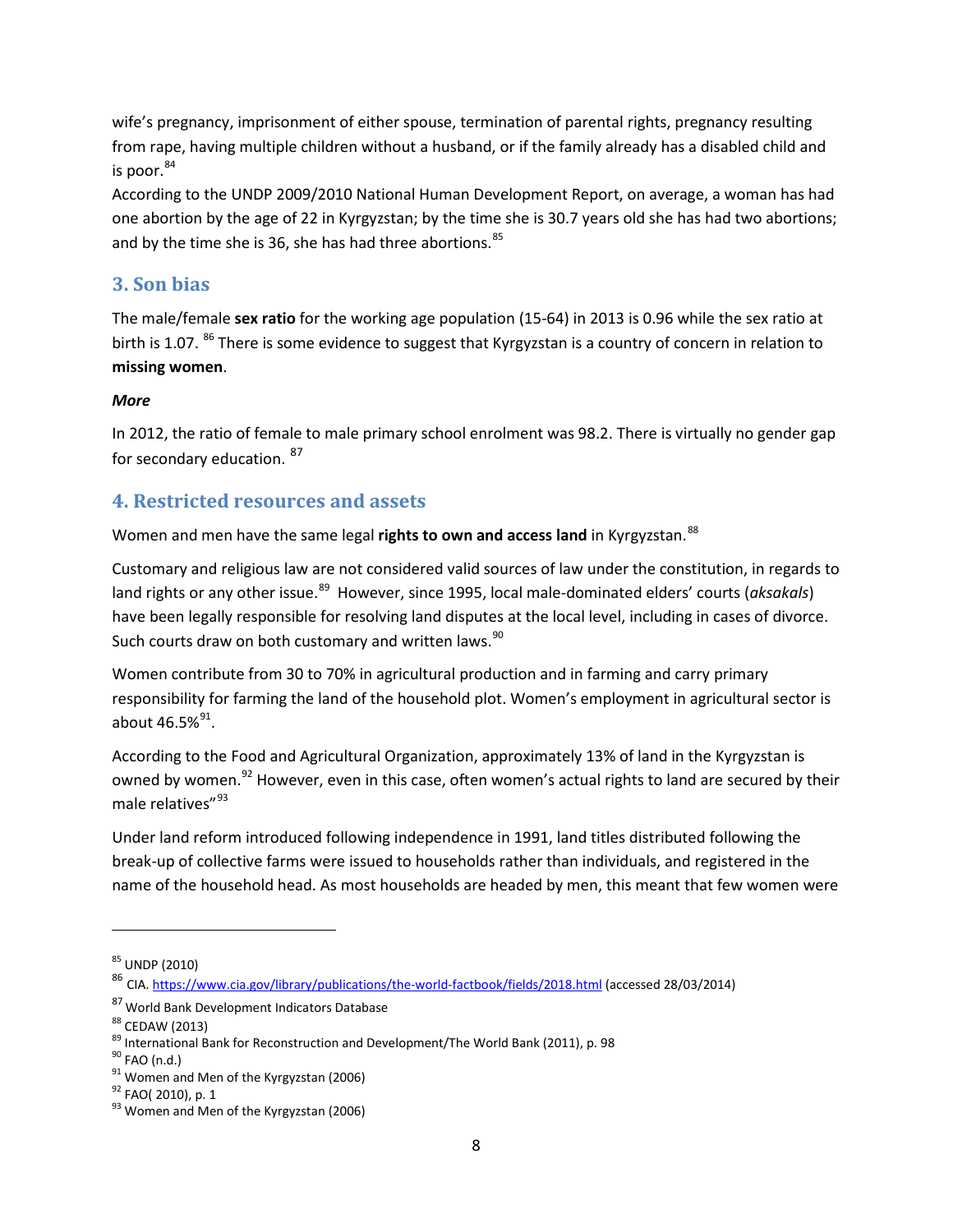able to register as land owners. In addition, a return to manual family farming has revived practices that favour men over women, and there is evidence of the re-emergence of stereotypes that prevent women from fully exercising their rights to own and dispose of property in rural areas.  $94, 95$  $94, 95$  $94, 95$  For instance, women's rights to access communal pasture land are now dependent on their male relatives, who are seen as owning those rights.<sup>[96](#page-8-2)</sup>

Women living in unregistered marriages are usually unable to claim ownership of land in the event of divorce, which thus leaves them in a state of penury.<sup>[97](#page-8-3)</sup> According to USAID, women's lack of knowledge regarding land and property rights is a significant barrier to their empowerment in Kyrgyzstan.<sup>[98](#page-8-4)</sup>

Women have equal rights to own and **access property other than land**. [99](#page-8-5)

The Family Code (Article 3) establishes that within marriage, women and men have equal property rights. When a couple marries, they must sign a marital contract stating the division of property between them.<sup>[100](#page-8-6)</sup> Decisions about communal property can only be made with the consent of both spouses.<sup>[101](#page-8-7)</sup>

Customary and religious law are not considered valid sources of law under the constitution, in regard to property rights or any other issue.<sup>[102](#page-8-8)</sup>

In practice, most couples living in rural areas will live with the husband's parents; this means that they do not own any property or other assets themselves. In addition, as with land rights, women living in unregistered marriages have no legally protected rights over property and other assets in the event of divorce or abandonment.<sup>103</sup> FAO notes that rights over property and other assets (such as livestock) are almost always assigned to the (male) head of household.<sup>[104](#page-8-10)</sup> According to the 2007 the Convention on the Elimination of all forms of Discrimination against Women (CEDAW) report, in rural areas in particular, the right of women to dispose of family property is often ignored, as under customary practices, men own land and buildings, while women own moveable property within the home.<sup>[105](#page-8-11)</sup>

According to data from the World Economic Forum's 2013 Global Gender Gap, women' access to property other than land in the Kyrgyzstan is ranked 0.50, where 1 is the worst score and 0 is the best score.<sup>[106](#page-8-12)</sup>

Women and men have equal **rights to credit and bank loans** (law not specified). [107](#page-8-13)

<span id="page-8-0"></span>

<span id="page-8-1"></span>

<span id="page-8-2"></span>

<span id="page-8-3"></span>

<span id="page-8-4"></span>

<span id="page-8-5"></span>

<span id="page-8-6"></span>

<span id="page-8-8"></span><span id="page-8-7"></span>

<sup>&</sup>lt;sup>94</sup> Asian Development Bank (2005), p. 36<br><sup>95</sup> CEDAW (2007), p. 21<br><sup>96</sup> FAO (n.d.)<br><sup>97</sup> Myrzabekova, Altynai (2013)<br><sup>99</sup> USAD (2010), p. 34<br><sup>99</sup> CEDAW (2013), p. 32<br><sup>100</sup> FAO (n.d.)<br><sup>101</sup> CEDAW (2013)<br><sup>102</sup> International B

<span id="page-8-9"></span>

<span id="page-8-10"></span>

<span id="page-8-11"></span>

<span id="page-8-13"></span><span id="page-8-12"></span>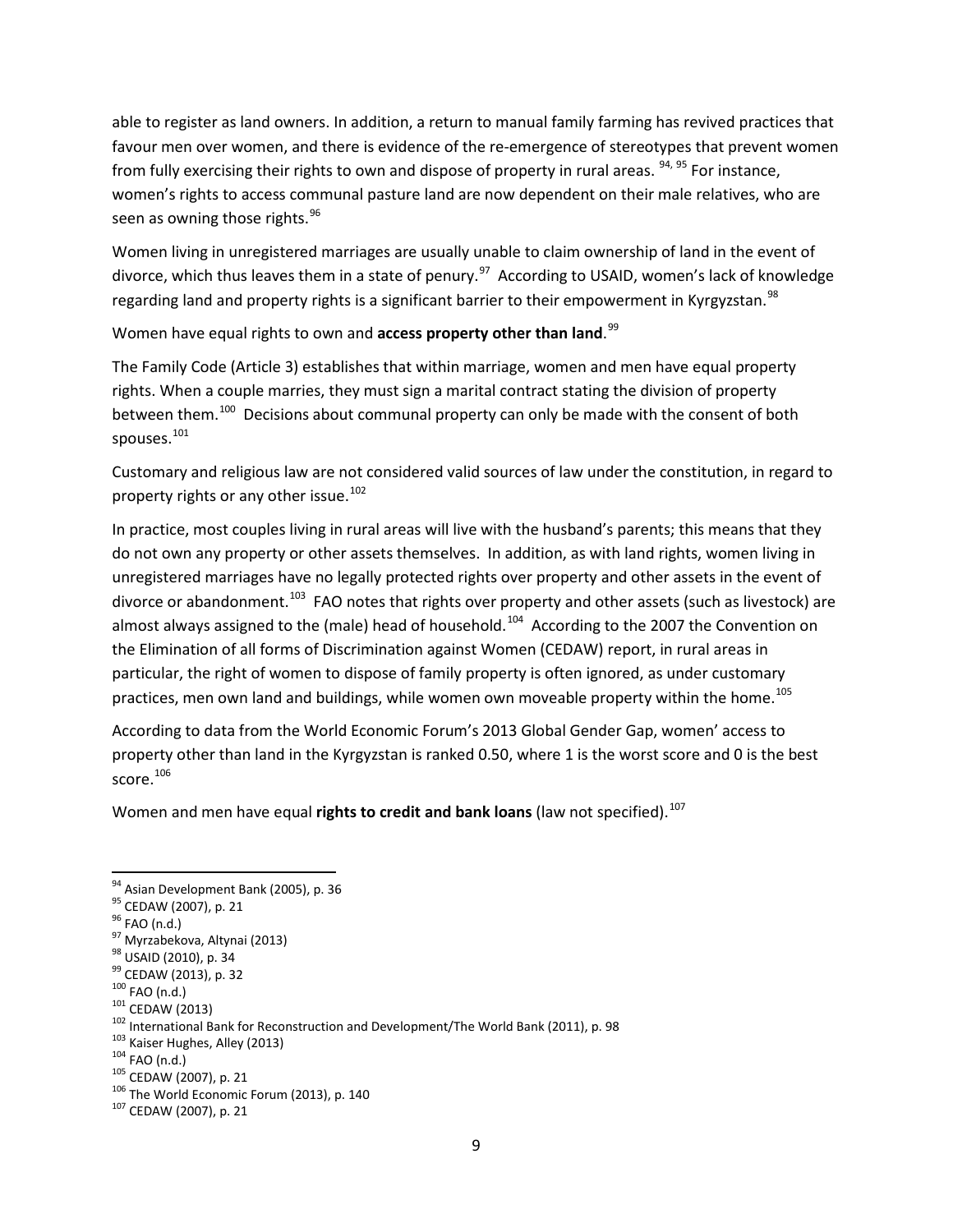According to the 2007 official CEDAW report, women are often refused credit because they are unable to offer sufficient guarantees, or because of prejudice on the part of bank officials.<sup>[108](#page-9-0)</sup> A CEDAW shadow report also notes that credit organisations often view women-headed households as high risk, again meaning that it is difficult for them to access loans.<sup>[109](#page-9-1)</sup>

Financial inclusion data held by the World Bank indicates that 4% of men and 4% of women had a bank account in 2011. In the same year, 11% of adults had taken out a loan with a financial institution (defined as a bank, credit union, microfinance institution, or another financial institution such as a cooperative); these data were not disaggregated by gender.<sup>110</sup> A shadow report submitted to the CEDAW Committee in 2008 notes that unmanageable debts are a significant problem for many low-income women, particularly in rural areas.<sup>[111](#page-9-3)</sup>

To help women overcome barriers in accessing finance, the Women Entrepreneurs Support Association (WESA) in Kyrgyzstan launched a project in 2002 on women's land rights. The project provides women across the country with free legal consultations about property ownership and land rights, as well as assistance in applying for credit and joining credit unions. The legal consultants serve remote areas once a month. As of 2009, over 10,000 women had received legal advice and assistance.<sup>[112](#page-9-4)</sup>

According to the Microfinance Information Exchange, in 2012, women constituted 54.75% recipients of micro-credit in Kyrgyzstan.<sup>[113](#page-9-5)</sup>

# **5. Restricted civil liberties**

Under the 2010 constitution and other legislation (not specified), women and men have the same rights to freedom of movement within and outside of the country, to obtain a passport, and to choose their place of residence.[114](#page-9-6) However, certain groups of women do face legal restrictions on their free **access to public space** and freedom of movement. For instance, women internal migrants face restrictions on their free access to public space. While citizens of Kyrgyzstan can choose where they wish to live, they are also legally required to register their place of residence. It is very difficult to secure registration in urban centres, and especially in the capital, Bishkek, where large numbers of people migrate from other areas of the country. Internal migrants who do not have the right registration documents face restrictions on access to healthcare, education, labour rights, and social protection (e.g. pensions and disability support). According to some accounts, there are up to a million internal migrants in the country, who do not have registration documents for their actual place of residence.<sup>[115](#page-9-7)</sup> In addition, as of 2013, a new law was under discussion that would ban young women under the age of 23 from leaving the country without permission from their parents or guardian. $116$ 

<span id="page-9-2"></span>

<span id="page-9-3"></span>

<span id="page-9-5"></span><span id="page-9-4"></span>

<span id="page-9-1"></span><span id="page-9-0"></span><sup>&</sup>lt;sup>108</sup> Asian Development Bank (2005)<br><sup>109</sup> Council of NGOs (2008), p. 41<br><sup>110</sup> World Bank (n.d.)<br><sup>111</sup> Council of NGOs (2008), p. 16<br><sup>112</sup> UNECE (2009)<br><sup>113</sup> Microfinance Information Exchange (2013)<br><sup>114</sup> CEDAW (2013)<br><sup>115</sup>

<span id="page-9-7"></span><span id="page-9-6"></span>

<span id="page-9-8"></span>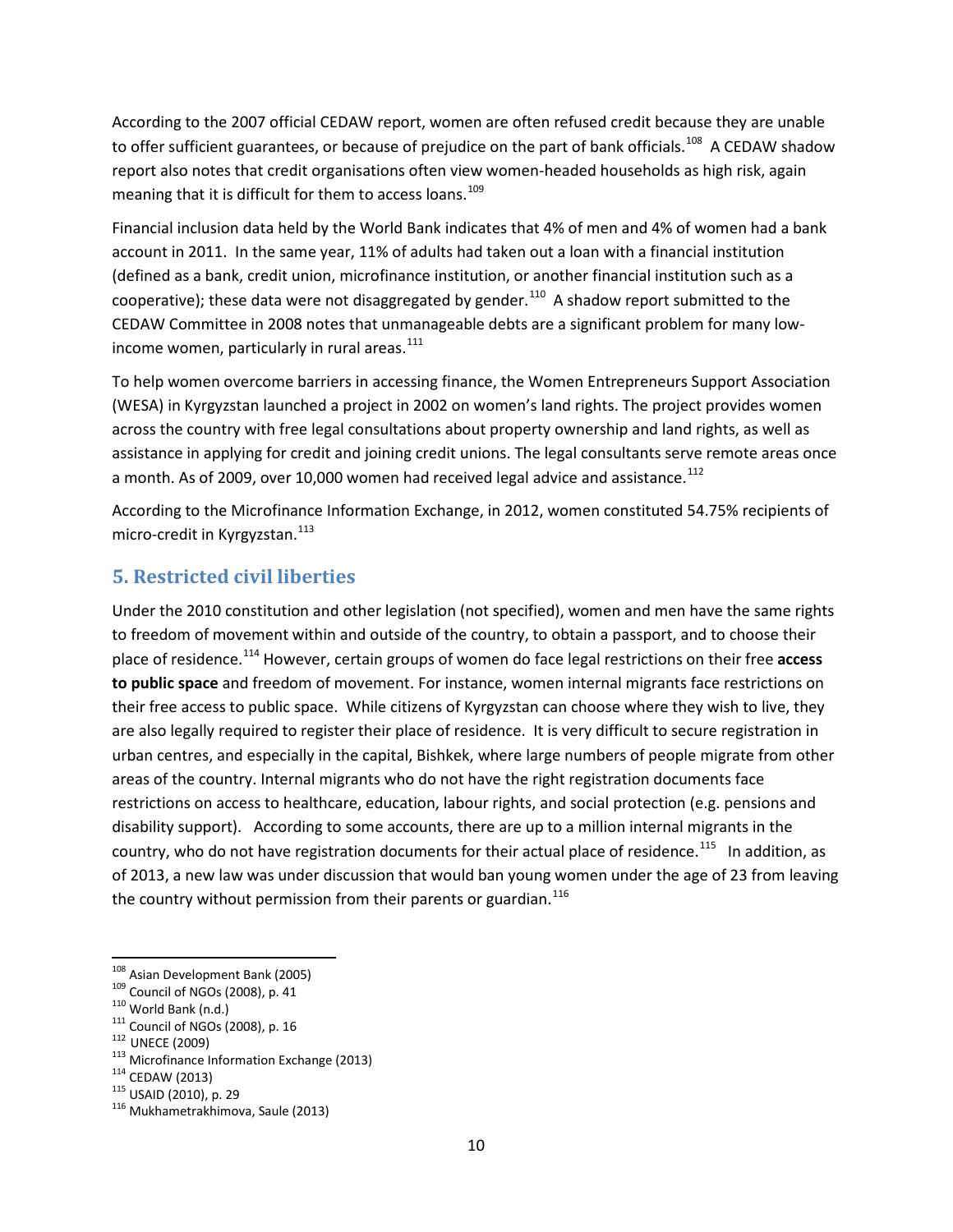On a day-to-day basis, it appears that freedom of movement for some women in Kyrgyzstan is restricted: in a study cited in the Special Rapporteur's report, 40% of women interviewed had been denied the right to work or study outside the home.<sup>[117](#page-10-0)</sup>

Certain particular groups of women face de facto restrictions on their free access to public space. Fear of abduction for forced marriage places significant restrictions on young women's freedom of movement in some areas, impacting on education and employment.<sup>[118](#page-10-1)</sup> Lesbian, bisexual, and transgender women face violence and discrimination along with other members of the LGBTI community, impacting on their free access to public space. This has included documented cases of forced marriage and so-called 'curative rape'.<sup>[119](#page-10-2)</sup>

While women can choose where to live, in rural areas in particular, women are expected to move to live with their husband's family when they marry.<sup>[120](#page-10-3)</sup>

As of 2011, there has been a 30% **quota** in place for the underrepresented sex on electoral lists in elections to the national parliament. No more than three positions can separate men and women on electoral lists, and lists that fail to meet the quota requirement will be rejected.<sup>[121](#page-10-4)</sup>

There is also a quota at sub-national level for elections to city councils and at district level: the Law on Elections to the Local Councils states that "formation of lists of candidates to local keneshes political parties, groups of voters shall observe gender parity via a mandatory alternation of men and women's names in the list". <sup>[122](#page-10-5)</sup>

According to the Central Election Committee, in 2012 there were 13,4% women deputies in the Local Councils (ayil kenesh) and less than 4% women among heads of Local Self-Governance bodies (as of 25 October 2012).<sup>[123](#page-10-6)</sup>, <sup>[124](#page-10-7)</sup>

#### *More*

**Media** monitoring carried out in 2010 revealed that in broadcast media, women made up 49% of presenters and 69% of reporters, but were the subject on news items just 20% of the time. They were also in the minority as commentators and experts in stories on politics and government, social and legal affairs, and crime and violence, but were the majority of commentators and experts in stories on health and science.<sup>125</sup> USAID notes that while women comprise the majority of journalists in Kyrgyzstan, they rarely address gender issues in their work, except in regards to what are considered to be traditional

<span id="page-10-2"></span>

<span id="page-10-3"></span>

<span id="page-10-5"></span><span id="page-10-4"></span>

<span id="page-10-1"></span><span id="page-10-0"></span><sup>&</sup>lt;sup>117</sup> Human Rights Council (2010), p. 8<br><sup>118</sup> USAID (2010), p. 34<br><sup>119</sup> Human Rights Watch (2013), p. 457<br><sup>120</sup> Efimov, Natasha (2012), p. 16<br><sup>121</sup> Code on Elections, Articles 60, 61<br><sup>122</sup> Law of the Kyrgyzstan on Electio point 7. European Commission for Democracy Through Law (Venice Commission).

<span id="page-10-7"></span><span id="page-10-6"></span>[http://www.venice.coe.int/webforms/documents/default.aspx?pdffile=CDL-REF\(2011\)022-e,](http://www.venice.coe.int/webforms/documents/default.aspx?pdffile=CDL-REF(2011)022-e) p. 48 [accessed 20/05/2014]<br><sup>123</sup> Central Election Committee statistics<br><sup>124</sup> Talking points of the Chair of the Central Electoral Commi

<span id="page-10-8"></span><sup>&</sup>lt;sup>125</sup> Global Media Monitoring Project (2010), p. 66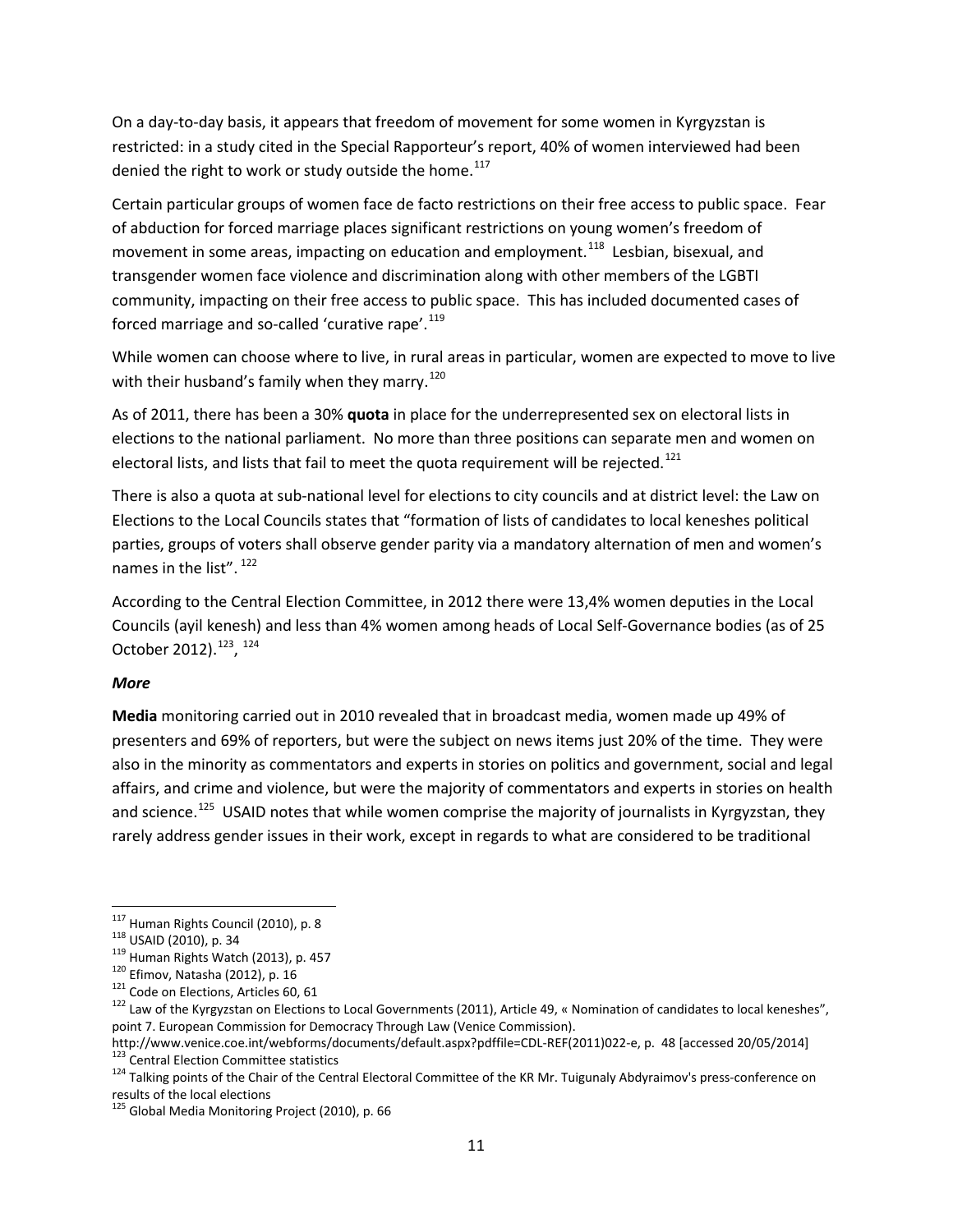'women's issues', which are approached in a way that upholds rather than challenges gender stereotypes.<sup>[126](#page-11-0)</sup>

Discrimination in the **workplace** on the basis of gender is prohibited in Kyrgyzstan under the Labour Code.<sup>127</sup> USAID notes that in general, laws designed to protect women from discrimination are poorly implemented.<sup>[128](#page-11-2)</sup>

Under the Labour Code, pregnant women are entitled to 126 days of paid **maternity leave**. [129](#page-11-3) For the first 10 days of their maternity leave, women are entitled to 100% of their salary, paid by their employer; following that, they receive a sum calculated on the basis of the minimum wage, paid by the state. $130$ 

<span id="page-11-2"></span>

<span id="page-11-4"></span><span id="page-11-3"></span>

<span id="page-11-1"></span><span id="page-11-0"></span><sup>&</sup>lt;sup>126</sup> USAID (2010), p. 35<br><sup>127</sup> Labour Code, Article 9<br><sup>128</sup> USAID (2010), p. 29<br><sup>129</sup> Labour Code, Article 307<br><sup>130</sup> Resolution of the Government of Kyrgyzstan No. 414 on the procedure for the eligibility and payment of t and maternity benefits, dated 31 July 2008; ILO (2008), p. 2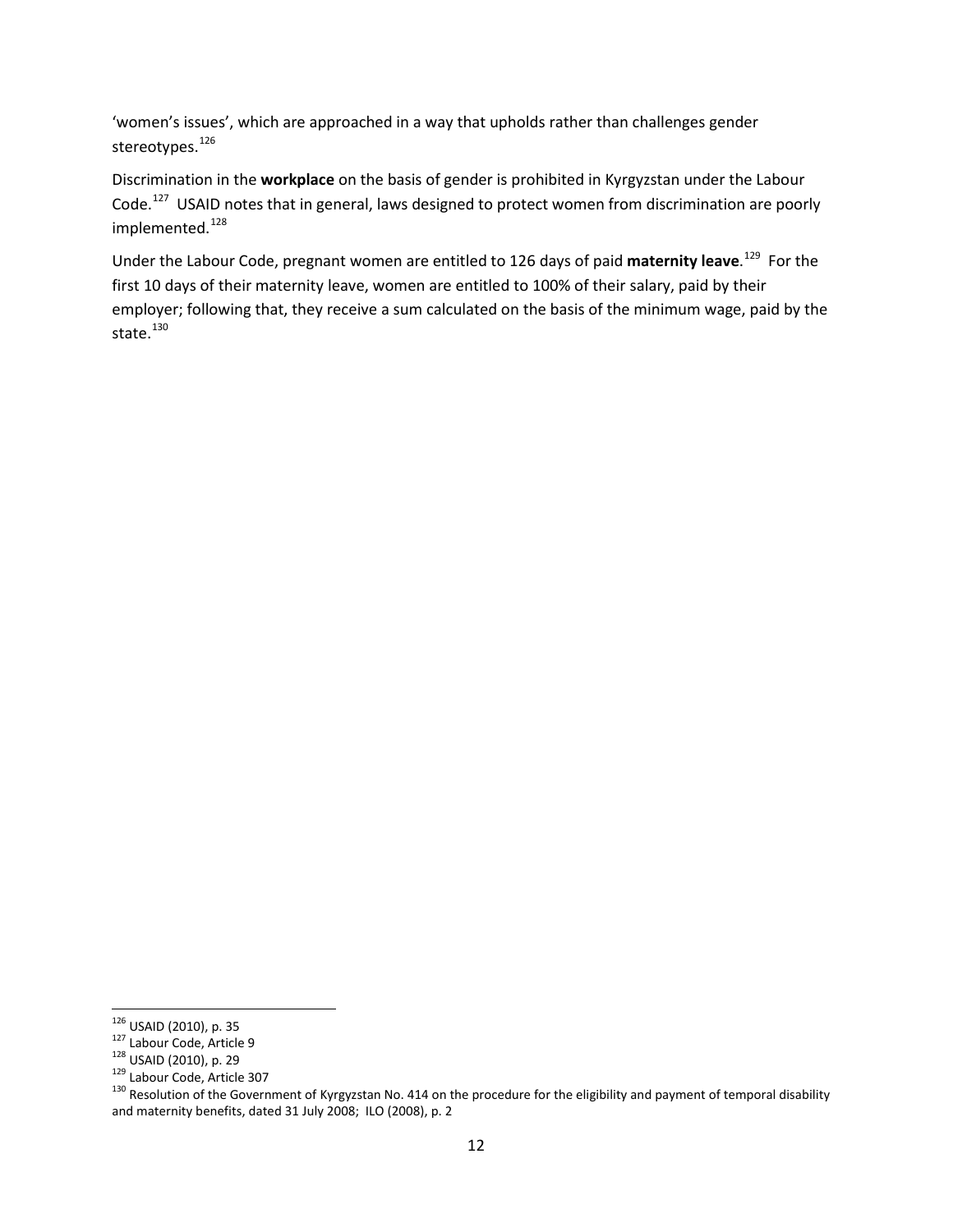#### **Sources**

Abdullo, Z. (2009). Kyrgyzstan restricts abortions. http://centralasiaonline.com/en\_GB/articles/caii/features/2009/09/03/feature-01.

Amnesty International (2013) *Amnesty International Report 2013: State of the World's Human Rights,*  Amnesty International, London.

Asian Development Bank (2005) 'The Kyrgyzstan. A gendered transition: Soviet legacies and new risks. Country Gender Assessment', East and Central Asia Regional Department and Regional and Sustainable Development Department, Asian Development Bank, Manila.

CEDAW (2007), Consideration of Reports Submitted by States Parties under Article 18 of the Convention on the Elimination of All Forms of Discrimination against Women: Kyrgyzstan, Third Periodic Report of States Parties, CEDAW/C/KGZ/3, CEDAW, New York.

CEDAW (2008) Concluding observations of the Committee on the Elimination of Discrimination against Women Kyrgyzstan, CEDAW /C/KGZ/CO/3, CEDAW.

CEDAW (2013) Consideration of reports submitted by States parties under article 18 of the Convention Fourth periodic report of States parties due in 2012 Kyrgyzstan, CEDAW/C/KGZ/4, CEDAW, New York [advanced unedited version, text in Russian].

CIA, 'World Fact Book', <https://www.cia.gov/library/publications/the-world-factbook/fields/2018.html> (accessed 06/05/2014).

Council of NGOs (2008) 'Alternative report to the Committee on Elimination of Discrimination against Women', Council of NGOs, Bishkek.

Efimov, Natasha (2012) 'Elder Abuse in Kyrgyzstan: Summary of the elder abuse survey', HelpAge International, London.

European Commission for Democracy through Law (Venice Commission) (2011), Nomination of candidates to local keneshes, point 7. E.

[http://www.venice.coe.int/webforms/documents/default.aspx?pdffile=CDL-REF\(2011\)022-e,](http://www.venice.coe.int/webforms/documents/default.aspx?pdffile=CDL-REF(2011)022-e) p. 48 [accessed 20/05/2014].

Food and Agricultural Organization (FAO) (2010) 'Gender and Land Rights: Understanding Complexities, Adjusting Policies', *Economic and Social Perspectives Policy Brief*, no.8, FAO, Rome.

Food and Agricultural Organization (FAO) (n.d.) Gender and land rights database: Kyrgyzstan, <http://www.fao.org/gender/landrights/report/en/> (accessed 31 July 2013).

Forum of Women's NGOs (2008) 'Shadow report To the Third Periodic Report of Kyrgyzstan 42nd CEDAW Session', Forum of Women's NGOs, Bishkek.

Global Media Monitoring Project (2010) *Who Makes the News?* Global Media Monitoring Project 2010*,*  World Association for Christian Communication, Toronto.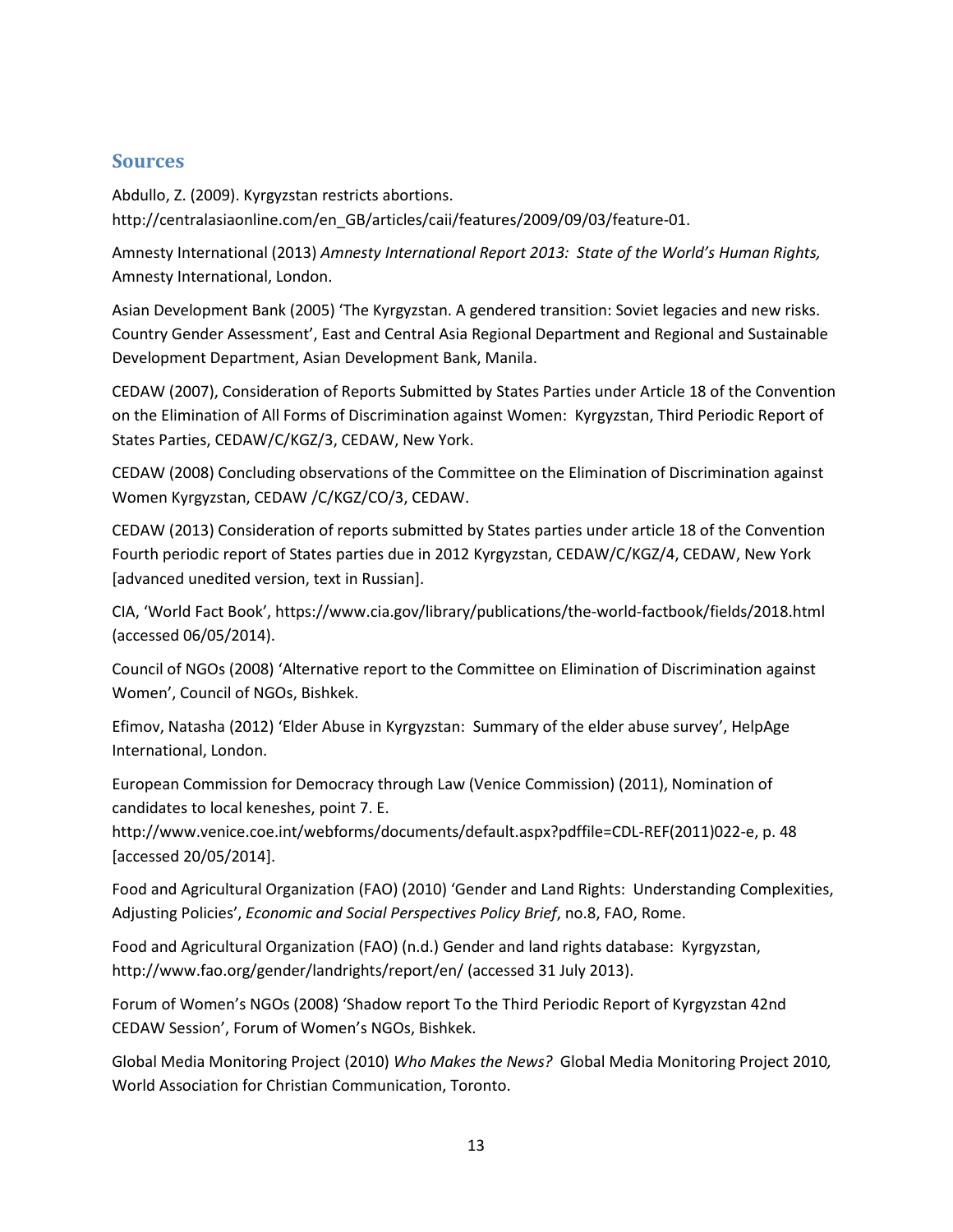Global network of Sex Workers Projects (NSWP) (2013), Kyrgyzstan drops criminalisation attempt, <http://www.nswp.org/news-story/kyrgyzstan-drops-criminalisation-attempt> [accessed 05/06/2014].

Human Rights Council (2010) Report of the Special Rapporteur on violence against women, its causes and consequences, Rashida Manjoo, Addendum Mission to Kyrgyzstan, A/HRC/14/22/Add.2, UN General Assembly Human Rights Council, Geneva.

Human Rights Watch (2006) 'Reconciled to violence: state failure to stop domestic abuse and abduction of women in Kyrgyzstan', Human Rights Watch, New York.

Human Rights Watch (2013) *World Report 2013: Events of 2012,* Human Rights Watch, New York.

Human Rights Watch (2014)[, Kyrgyzstan: Backsliding on Rights](http://www.hrw.org/news/2014/04/06/kyrgyzstan-backsliding-rights) - Address Rights Abuses; Halt Homophobic Measures,<http://www.hrw.org/news/2014/04/06/kyrgyzstan-backsliding-rights> [accessed 05/06/2014].

Ilibezova, Larisa (2012) 'Kyrgyzstan: Child Marriage', UNFPA EECARO, Bishkek / Istanbul.

International Bank for Reconstruction and Development/The World Bank (2011) *Women, Business and the Law 2012: Removing Barriers to Economic Inclusion. Measuring gender parity in 141 economies*, IBRD / World Bank, Washington, D.C.

International Labour Organization (ILO) (2008) 'Work and Family: the Republic of Kyrgyzstan', ILO, Bishkek.

Kaiser Hughes, Alley (2013) 'Bride Kidnapping and Land Rights in Rural Kyrgyzstan', Landesa Rural Development Institute, New Delhi, [http://www.landesa.org/bride-kidnapping-land-rights-kyrgyzstan](http://www.landesa.org/bride-kidnapping-land-rights-kyrgyzstan-blog/)[blog/](http://www.landesa.org/bride-kidnapping-land-rights-kyrgyzstan-blog/) (accessed 31 July 2013).

Kalybekova, Asel (2013) 'Kyrgyzstan: Bride Kidnapping Not Just a Rural Phenomenon', *Eurasianet,* 10 May 2013[, http://www.eurasianet.org/node/66952](http://www.eurasianet.org/node/66952) (accessed 29 August 2013).

Microfinance Information Exchange (2013) Database, [http://reports.mixmarket.org/crossmarket#](http://reports.mixmarket.org/crossmarket) (accessed 21 June 2013).

Mukhametrakhimova, Saule (2013) 'Kyrgyz Debate Female Travel Ban', *Institute for War and Peace Reporting,* 28 March 2013[, http://iwpr.net/report-news/kyrgyz-debate-female-travel-ban](http://iwpr.net/report-news/kyrgyz-debate-female-travel-ban) (accessed 29 July 2013).

Myrzabekova, Altynai (2013) 'Kyrgyz politician gets her bride-theft law', *Institute for War and Peace Reporting,* 14 February 2013[, http://iwpr.net/report-news/kyrgyz-politician-gets-her-bride-theft-law](http://iwpr.net/report-news/kyrgyz-politician-gets-her-bride-theft-law) (accessed 15 February 2013).

Patten, Wendy (2011) 'Country Visit: Kyrgyzstan Report of the Special Representative of the OSCE Chairin-Office on Gender Issues, Wendy Patten 25-30 July 2011', CIO.GAL/257/11 21, OSCE, Warsaw.

quotaProject (2013) Global Database of Quotas for Women – Kyrgyzstan, <http://www.quotaproject.org/uid/countryview.cfm?ul=en&country=116> (accessed 31 July 2013).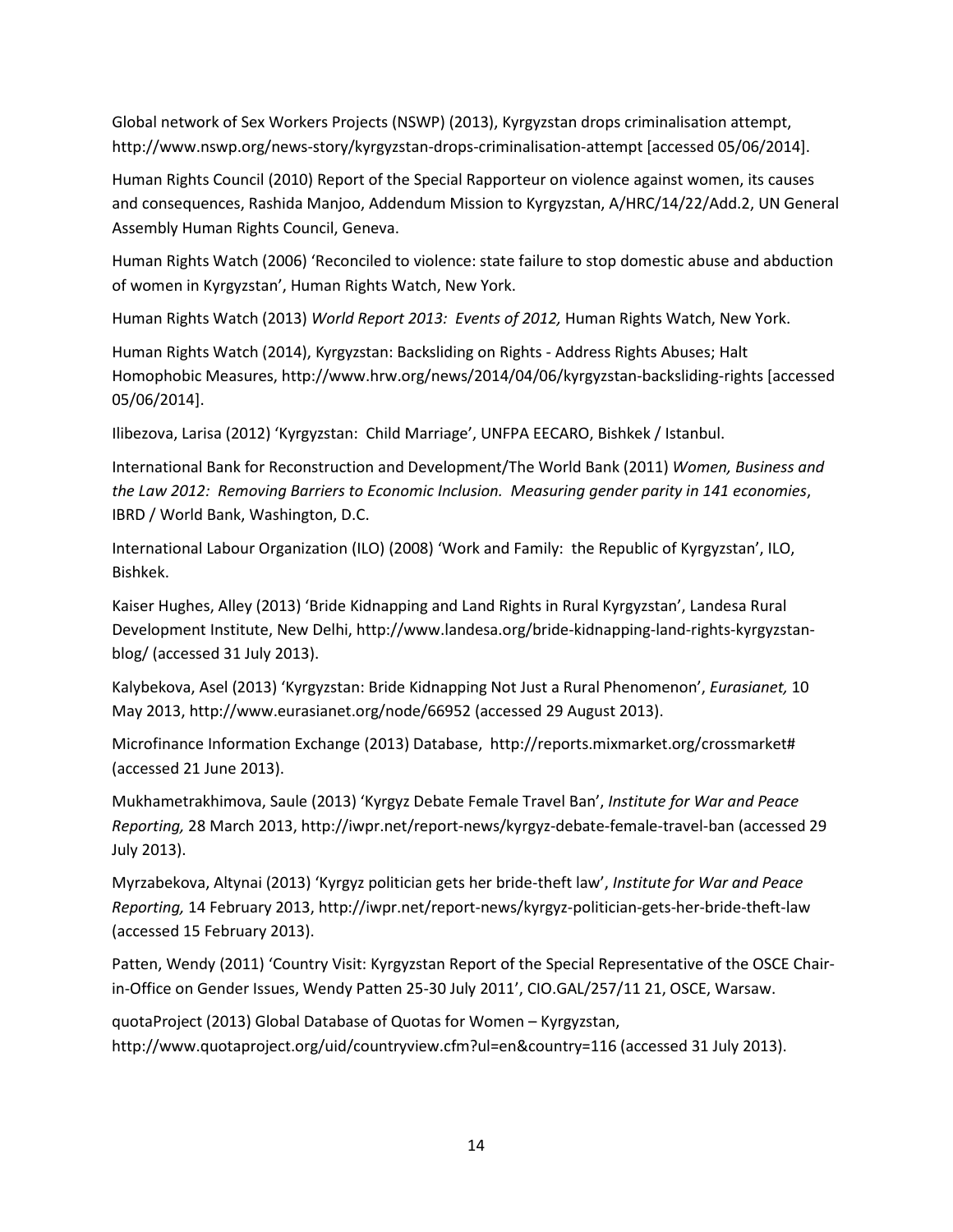Radio Free Europe / Radio Liberty (2012) 'Kyrgyz Deputy Urges Mufti To Ban 'SMS Divorce', *Radio Free Europe / Radio Liberty,* 19 November 2012, [http://www.rferl.org/content/kyrgyzstan-parliament](http://www.rferl.org/content/kyrgyzstan-parliament-deputy-urges-mufti-to-ban-sms-divorce/24775400.html)[deputy-urges-mufti-to-ban-sms-divorce/24775400.html](http://www.rferl.org/content/kyrgyzstan-parliament-deputy-urges-mufti-to-ban-sms-divorce/24775400.html) (accessed 31 July 2013).

The World Economic Forum (2013) Global Gender Gap Report[, http://reports.weforum.org/global](http://reports.weforum.org/global-gender-gap-report-2013/)[gender-gap-report-2013/](http://reports.weforum.org/global-gender-gap-report-2013/) [accessed 06/05/2014].

UN Women (2012), Land in the Right Hands: Promoting women's rights to land, [http://landportal.info/sites/default/files/land\\_rights\\_eng\\_final\\_new\\_3.pdf,](http://landportal.info/sites/default/files/land_rights_eng_final_new_3.pdf) pp.28-29, [accessed 05/06/2014.

UNICEF, 'Kyrgyzstan Country Information'

[http://www.unicef.org/infobycountry/kyrgyzstan\\_statistics.html](http://www.unicef.org/infobycountry/kyrgyzstan_statistics.html) (accessed 06/05/2014).

United Nations Department of Economic and Social Affairs, Population Division (2013) World Abortion Policies 2013, United Nations, New York. www.unpopulation.org (accessed 19 June 2013).

United Nations Development Programme (UNDP) (2010), Kyrgyzstan: successful youth – successful country, 2009/2010 National Human Development Report

http://www.kg.undp.org/content/kyrgyzstan/en/home/library/democratic\_governance/nationalhuman-development-report-2009-2010/ [accessed 06/05/2014].

United Nations Economic Commission for Europe (UNECE) (2009), Gender Gap and Economic Policy: Trends and Good Practices from the UNECE Region, [http://www.unece.org/index.php?id=1469,](http://www.unece.org/index.php?id=1469) (accessed 3 October 2014).

United Nations Office for the Coordination of Humanitarian Affairs, Central Emergency Response Fund, http://ochaonline.un.org/CERFaroundtheWorld/Kyrgyzstan2010/tabid/6639/language/en-US/Default.aspx (accessed 2 February 2011).

United Nations Office on Drugs and Crime (2010) Data on sexual violence, <http://www.unodc.org/unodc/en/data-and-analysis/statistics/crime.html> (accessed 5 July 2013).

United Nations Population Fund (UNFPA) (2012),Kyrgyzstan, Child Marriage, http://unfpa.org/webdav/site/eeca/shared/documents/publications/Kyrgyzstan%20English.pdf.

US Department of State (2013) Country Reports on Human Rights Practices for 2012 – Kyrgyzstan, US Department of State, Washington, D.C.,

<http://www.state.gov/j/drl/rls/hrrpt/humanrightsreport/index.htm?year=2012&dlid=204404> (accessed 31 July 2013).

USAID (2010) 'Gender Assessment USAID / Central Asian Republics', USAID, Washington, D.C.

Women and Men of the Kyrgyzstan. Compendium of Gender Based Statistics National Statistics Committee. Bishkek, 2006.

World Bank (n.d.) Financial inclusion data – Kyrgyzstan, World Bank, Washington, D.C., http://datatopics.worldbank.org/financialinclusion/country/kyrgyz-republic (accessed 28 July 2013).